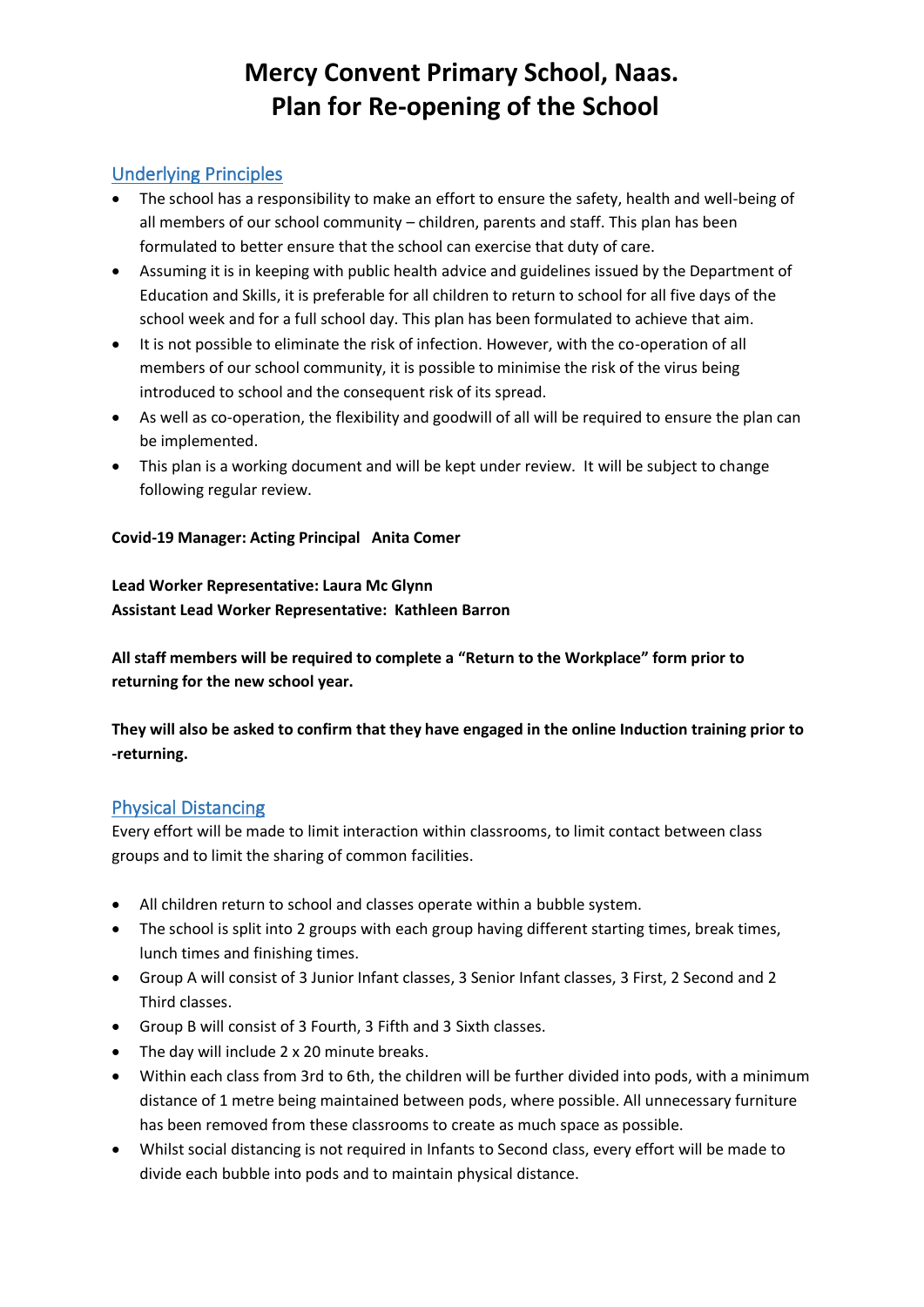#### **Timetables**

We appreciate your support as we try to safely re-open the school building. If at all possible we request you not to come onto the school grounds or into the school building unless it is essential. We appreciate that dropping off and collecting the Junior & Senior Infant pupils at their designated doors is essential for the first few weeks, but for the older pupils a drop- off at the school gate is desirable. Working together we hope to be able to progress the re-opening in as safe a manner as possible for all.

We would ask all parents to familiarise themselves with the following drop-off and collection routines for the safe delivery and collection of pupils from school. Please be patient as we endeavour to embed these necessary precautionary and protective practices at the beginning of the school year.

It is imperative that:

- adults do not come within 2m of each other at drop-off / collection times.
- parents do not try to have meetings with members of staff at drop-off and collection times meetings between parents and teachers can only take place by prior arrangement, through the office or through Aladdin Connect.

| <b>Timetable for Group A</b>      | <b>Timetable for Group B</b>                                 |  |  |
|-----------------------------------|--------------------------------------------------------------|--|--|
| $9.00 - 9.15$ School start        | 09.15 - 9.30 School start                                    |  |  |
| 10.30 - 10.50 Break time          | 11.00 - 11.20 Break time                                     |  |  |
| 10.50 - Class resumes             | 11.20 - Class resumes                                        |  |  |
| $12.30 -$ Lunch time              | $1.00 - 1.20$ Lunch time                                     |  |  |
| 12.50 – Class resumes             | $1.20 - Class$ resumes                                       |  |  |
| 1.40 - Infant classes finish      | $2.40 - 4th$ <sup>th</sup> $-6$ <sup>th</sup> classes finish |  |  |
| $2.30 - 1st - 3rd$ classes finish |                                                              |  |  |
| <b>Classes in Group A</b>         | <b>Classes in Group B</b>                                    |  |  |
| *Jun. Inf. - Ms. E. Loughnane     | 4th - Ms. A. O'Flaherty                                      |  |  |
| *Jun. Inf. - Ms. P. Kelly         | 4th - Ms. K. Smyth                                           |  |  |
| *Jun. Inf. - Ms. D. Webberley     | 4th - Ms. M. Coughlan                                        |  |  |
| *Sen. Inf. - Ms. M. Deely         | 5th - Ms. M. Sweeney                                         |  |  |
| *Sen. Inf. - Mr. B. Corkery       | 5th - Ms. L. Mc Glynn                                        |  |  |
| *Sen. Inf. - Ms. N. Coyle         | 5th - Ms. N. Jacob                                           |  |  |
| $1st$ - Mr. P. Ryan               | 6th - Ms. B. Rafter                                          |  |  |
| 1 <sup>st</sup> -Ms. S. Madigan   | 6 <sup>th</sup> - Ms. M. Keogh                               |  |  |
| 1 <sup>st</sup> - Ms. A. Farrell  | 6 <sup>th</sup> -Ms. S. Buckley                              |  |  |
| 2 <sup>nd</sup> - Ms. R. Carroll  |                                                              |  |  |
| 2 <sup>nd</sup> - Ms. A. Clifford |                                                              |  |  |
| 3rd - Ms. D. Mc Donnell           |                                                              |  |  |
| 3rd - Ms. M. Treacy               |                                                              |  |  |

• all parents adhere to the drop-off and collection plans as outlined below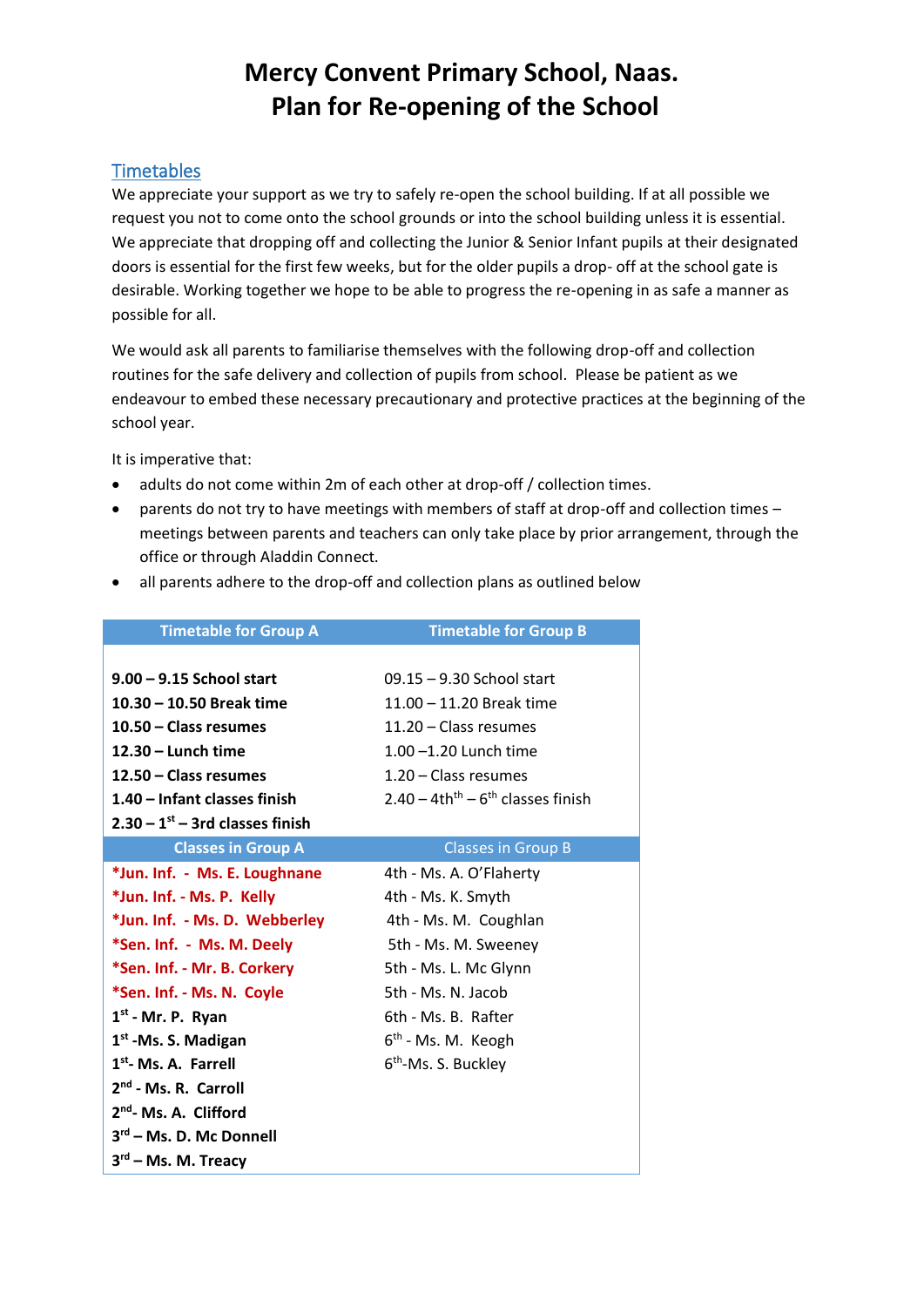- \*These classes, Junior and Senior Infants, have a later start time for the first three weeks, until Friday the 18<sup>th</sup> of September. Junior Infants will start at 10 a.m., Senior Infants at 9.30 a.m. Junior infants will finish at 12 noon. Senior Infants will finish at 1.40 p.m. Starting /finishing times for these classes will be reviewed and are subject to change after 18<sup>th</sup> September.
- The two Third classes will take all breaks with Group B to ensure there are 11 classes on yard at any one time.

## Key to Entrances & Exits

| <b>Entrance and Exit Points</b>                                | <b>Door Number</b> |
|----------------------------------------------------------------|--------------------|
| Main door at reception                                         |                    |
| Emergency exit (to the left of main door as you enter school)  |                    |
| Emergency exit (to the right of main door as you enter school) |                    |
| <b>Back Door</b>                                               | 4                  |
| <b>Emergency exit beside back door</b>                         |                    |
| Old school entrance (main hallway)                             | 6                  |

#### Entrance & Exit Points for Specific Classes

| <b>Teacher</b>    | <b>Class</b> | <b>Entrance &amp; Exit Point</b> |
|-------------------|--------------|----------------------------------|
|                   |              | <b>Door Number</b>               |
| Ms. E. Loughnane  | Jun. Inf.    | 1                                |
| Ms. P. Kelly      | Jun. Inf.    | $\overline{2}$                   |
| Ms. D. Webberley  | Jun. Inf.    | 3                                |
| Mr. B. Corkery    | Sen. Inf.    | 1                                |
| Ms. N. Coyle      | Sen. Inf.    | 4                                |
| Ms. M. Deely      | Sen. Inf.    | 4                                |
| Ms. A. Farrell    | First        | $\overline{2}$                   |
| Ms. S. Madigan    | First        | $\mathbf{1}$                     |
| Mr. P. Ryan       | First        | 4                                |
| Ms. R. Carroll    | Second       | 4                                |
| Ms. A. Clifford   | Second       | 5                                |
| Ms. M. Treacy     | Third        | 4                                |
| Ms. D. Mc Donnell | Third        | 6                                |
| Ms. M. Coughlan   | Fourth       | 3                                |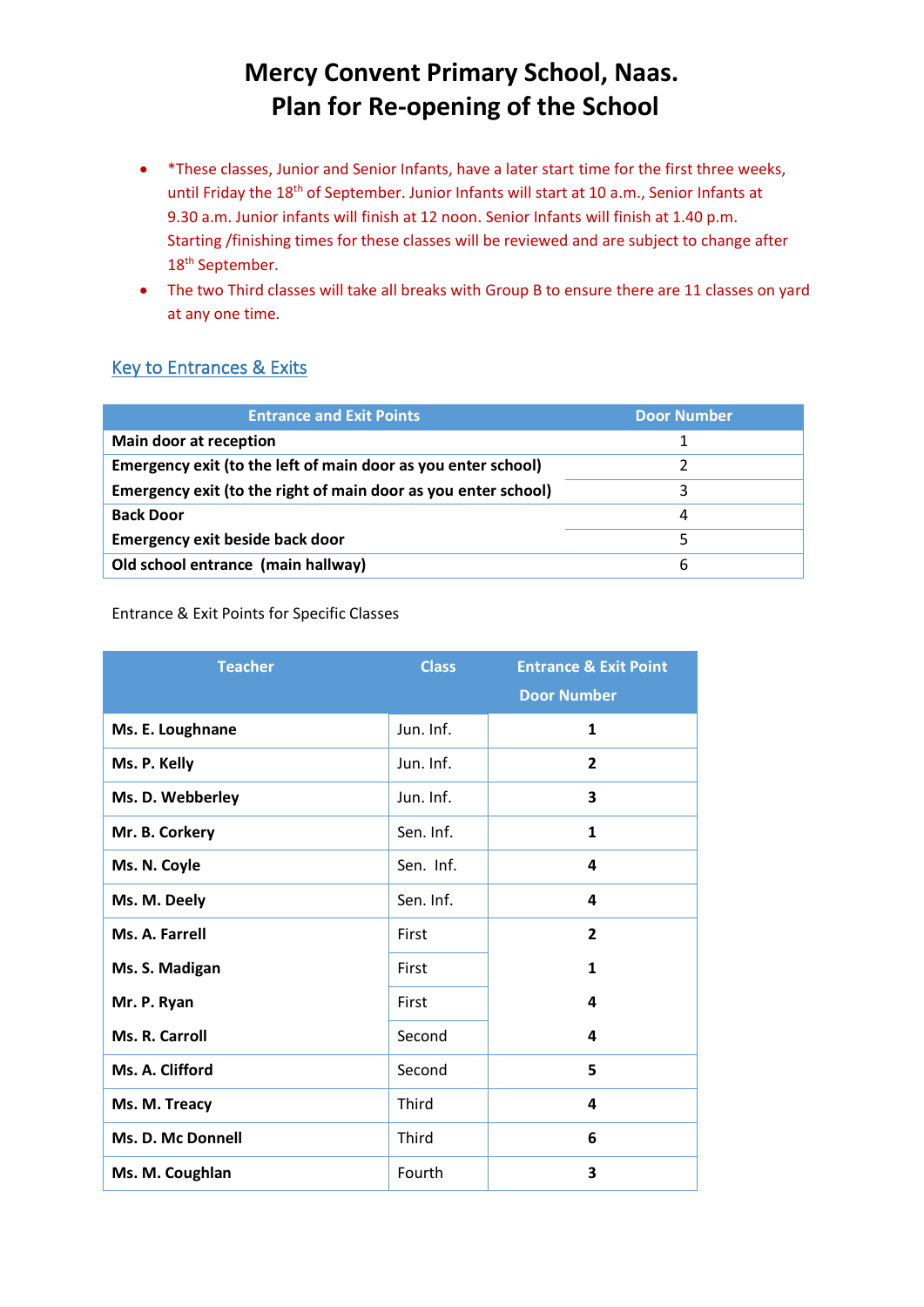| <b>Teacher</b>    | <b>Class</b> | <b>Entrance &amp; Exit Point</b><br><b>Door Number</b> |
|-------------------|--------------|--------------------------------------------------------|
| Ms. K. Smyth      | Fourth       | 1                                                      |
| Ms. A. O'Flaherty | Fourth       | 3                                                      |
| Ms. L. Mc Glynn   | Fifth        | 3                                                      |
| Ms. N. Jacob      | Fifth        | 4                                                      |
| Ms. M. Sweeney    | Fifth        | 5                                                      |
| Ms. B. Rafter     | Sixth        | 4                                                      |
| Ms. M. Keogh      | Sixth        | 5                                                      |
| Ms. S. Buckley    | Sixth        | 1                                                      |

# Arrival at school

- Group A 9.00 9.15 (with the exception of Junior and Senior Infants, for the first three weeks)
- Group B –9.15– 9.30
- We ask for co-operation with these times as it will mean that the numbers congregating at any one time will be minimised.
- We ask parents to 'drop and go'. The children should walk in on their own from the outer gate on the Sallins Road. Children go straight to their classrooms on arrival.
- The children should enter the building via their designated entrance point at the appropriate time.
- No adults, other than staff members, should enter the building.
- Staff members will be available outside and inside the building to receive the children and to help them to their classrooms.

## End of School Day

- Adults, who are collecting their children from school at the end of the day, should wait along walkway, (socially distanced) in the carpark, in the church grounds or other pre-arranged locations.
- Please ensure that you are there on time to pick up your child.
- The following arrangements will apply
	- o Jun. Infants and Sen. Infants: collect at assigned door where pupils were dropped in the morning.
	- $\circ$  1st 6<sup>th</sup> Class: the class teacher will lead each class to the walkway.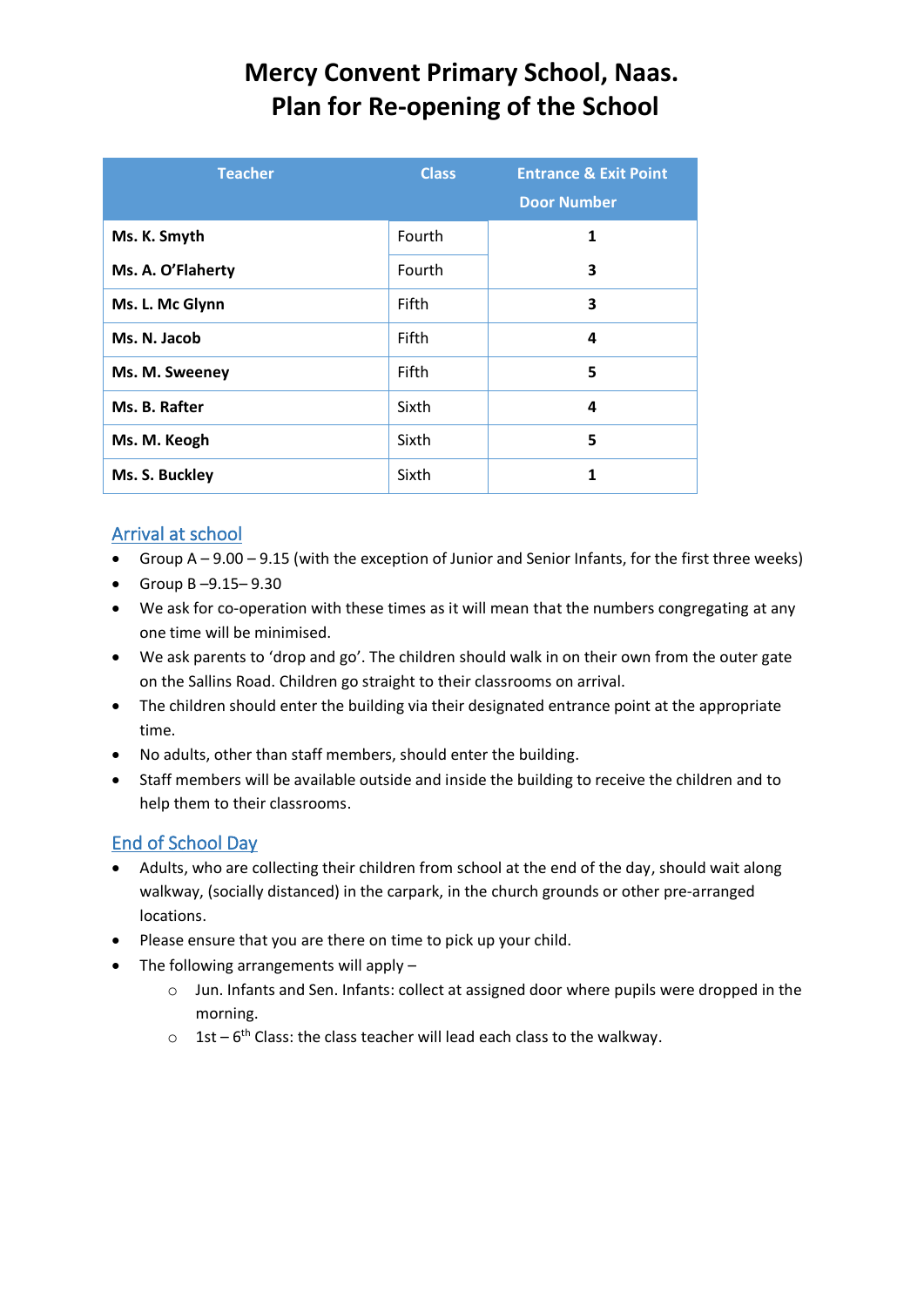## Collection of Children during the School Day

If an adult has to collect a child during the course of the school day, the following arrangements will apply:

- Messages to teachers can be sent by email, note or by phoning the school office in advance.
- When the adult arrives at the school, they should either phone the office or use the intercom at the front gate of the school to alert the office that they have arrived.
- The child will be brought from their class to the adult by a member of staff.
- The adult who is collecting will be asked to sign the child out.
- No adult should enter the school building, unless invited to do so.

## Yard Allocation at Break / Lunch time

Eleven classes will be allowed out at each break/ lunch time. Old School yard: 2 classes Gate to St. Helen's: 2 classes Junior infant area: 1 class Main yard: 6 classes- each allocated their own section

Yards will be supervised by class teachers, learning support teachers and SNA's working within those bubbles.

## Hygiene / PPE / Sanitisers

- Hand sanitiser will be available at all entry points and in all class and support rooms.
- Warm water and soap is available in all classrooms, staffroom and staff bathrooms.
- Hand hygiene will be promoted and encouraged, and parents / guardians are asked to support the school in reinforcing this message.
- In accordance with DES guidelines, the school will be thoroughly cleaned at least once a day. Particular attention will be focused on frequently touched surfaces – door handles, handrails, communal eating areas, sinks and toilet facilities.
- All staff will have access to cleaning products and will be required to maintain cleanliness of their own work area. Staff should thoroughly clean and disinfect their work area before and after use each day.
- Staff must use and clean their own equipment and utensils (cup, cutlery, plate etc.)
- Waste will be collected regularly from offices and other areas within the school.
- While it is not envisaged that PPE will be worn by staff in general, staff who are attending particular intimate care needs or who are administering first aid will wear appropriate PPE including gloves and face masks.
- PPE will be used where a suspected case of COVID-19 is identified while the school is in operation.
- Teaching staff are advised to wear masks / face coverings / visors where 2 m distancing is not
- possible.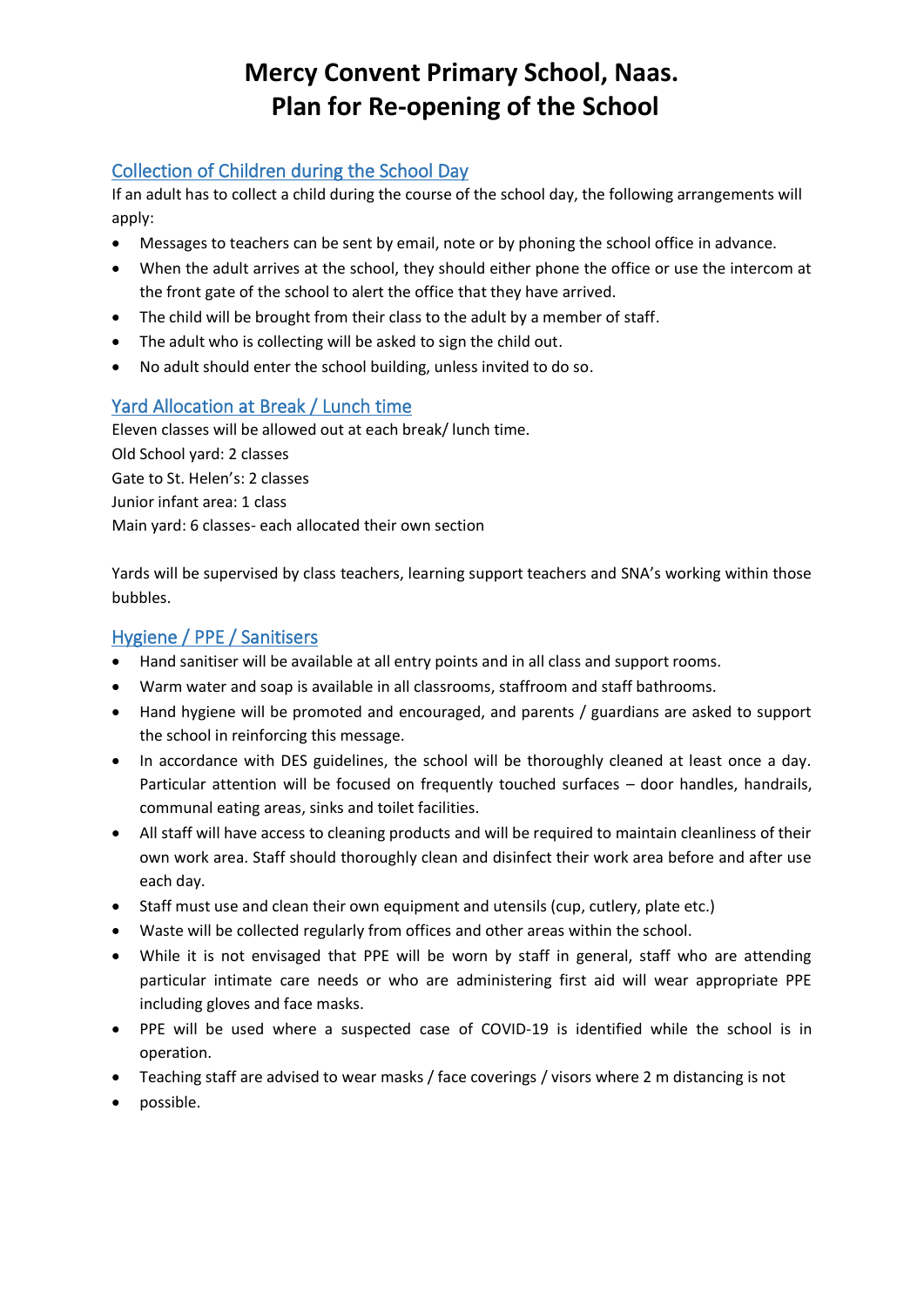## **Toilets**

- Children will use the toilets in their own classrooms. There will be designated toilets / sinks for each class, where toilets are shared between classes.
- Staff will have designated toilets also.
- Children should use the bathroom and wash their hands before leaving home in the morning.

### Personal Equipment

- In so far as possible, it is requested that children from  $1^{st}$  to  $6^{th}$  Class will bring their own pens, pencils, colours, rubbers, etc., to school in their own pencil case to avoid the sharing of equipment. Children should have separate stationery for home use.
- It is further requested that all items have the child's name on them for ease of identification.
- For children in Junior and Senior Infants, the school will provide a pouch or container which will hold each child's pencils, crayons, etc., and which will be labelled with their name.

#### Shared Equipment

By necessity, some classroom equipment needs to be shared including equipment used for structured activities and play in Infant classrooms. Cleaning of such shared equipment with wipes or other cleaning products will take place at regular intervals to minimise the risk of the spread of infection.

### Uniforms / Tracksuits

Uniforms are to be worn to school each day except for those days when your child has PE. Children will be advised of their PE days once we are back in school. We ask that the children change out of their uniforms/ tracksuits as soon as they get home from school. They should not be worn in afterschool facilities, shops, during after-school activities etc.

#### **Office**

An on-line payment system has been set up to minimise the amount of cash that needs to be handled. Parents / Guardians are asked to co-operate in helping to keep school staff safe by arranging for on-line payment, through the school office.

Children should not be sent to the Secretary's Office or to the Reception area to deliver messages. Staff members should not enter the Office / Reception area and should speak with the office staff at the hatch.

#### Staffroom

All staff members should maintain a physical distance of 2 metres when they are not engaged in teaching e.g. when they are using the staff room and arriving to work. If 2m cannot be maintained in staff groups, face coverings should be worn.

Staff meetings will be held remotely or in small groups or in large spaces to facilitate physical distancing.

Staff members should bring their own cups, bottles, cutlery, etc. to school and avoid sharing utensils in the staffroom as far as possible.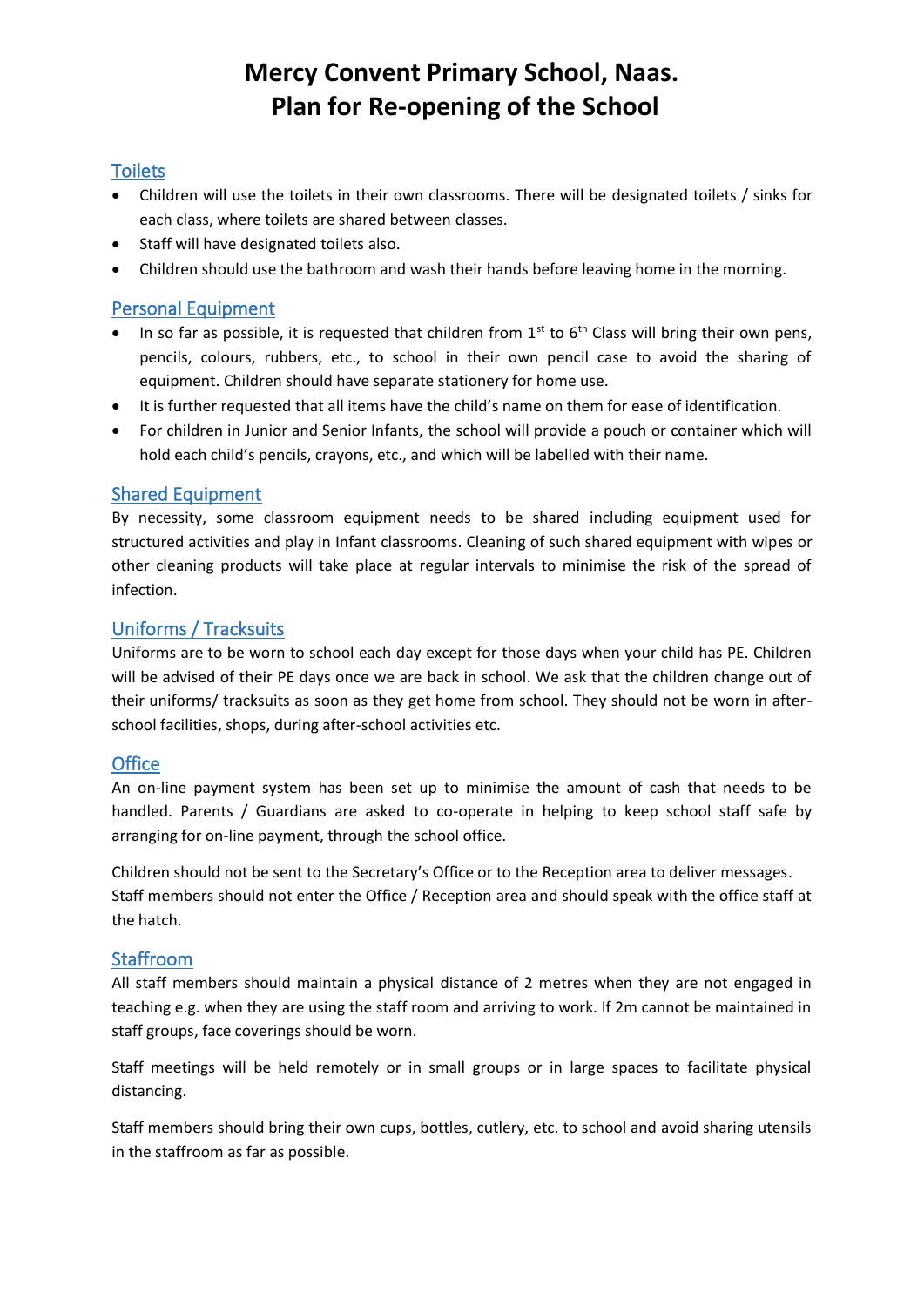# DEALING WITH A SUSPECTED CASE OF COVID-19

Pupils should not attend school if displaying any symptoms of Covid-19. If a pupil displays symptoms of Covid-19 while in the building, the following procedures will be implemented:

- Parents/guardians will be contacted immediately.
- The child will be accompanied to the designated isolation area (Prefab 1 and 2 in the old school) via the isolation route (through corridor in the old school building) by a member of staff. The staff member will remain at least 2 metres away from the symptomatic child and will also make sure that others maintain a distance of at least 2 metres from the symptomatic child at all times.
- A mask will be provided for the child presenting with symptoms. He/she should wear the mask if in a common area with other people or while exiting the premises.
- The child presenting with symptoms should be advised to cover their mouth and nose with the disposable tissue provided when they cough or sneeze and to put the tissue in the waste bag provided
- The school will arrange for them to be transported home by a family member, as soon as possible, and advise them to inform their GP by phone of their symptoms. The advice of the GP must be strictly adhered to. (This is a free service). Public transport of any kind should not be used.
- Arrangements will be made for appropriate cleaning of the isolation area and work areas involved.

\*Procedure for staff member with a suspected case of Covid-19 is as above, with family member being contacted.

\*If staff member or child is too unwell to go home or advice is required, the school will contact 999 or 112 and report that the person is a suspected case of Covid-19.

The HSE will inform any staff/parents who have come into close contact with a diagnosed case via the contact tracing process. The HSE will contact all relevant persons where a diagnosis of COVID-19 is made. The instructions of the HSE should be followed.

#### Impact of a Suspected or Confirmed Case of Covid-19 in a Class

If the school is notified that a person in your child's class has a suspected or confirmed case of Covid-19 public health advice will be sought and followed.

# CHILDREN WHO SHOULD NOT ATTEND SCHOOL

If your child is in one of the following categories, they should not attend school –

- Children who have been diagnosed with Covid-19
- Children who have been in close contact with a person who has been diagnosed with Covid-19
- Children who have a suspected case of Covid-19 and the outcome of the test is pending
- Children who have been in contact with a person who has a suspected case of Covid-19 and the outcome of the test is pending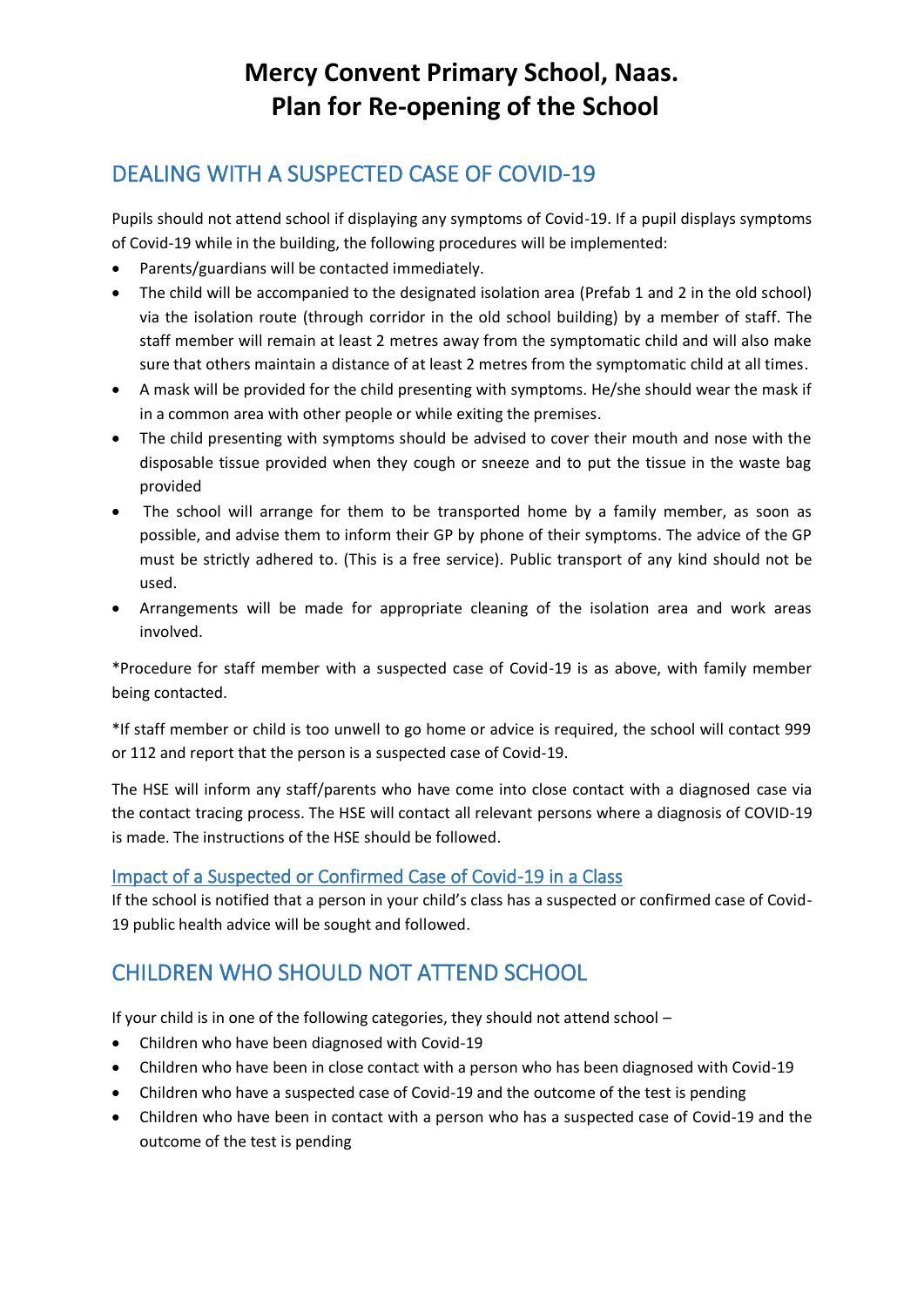- Children with underlying health conditions who have been directed by a medical professional not to attend school
- Children who have returned home after travelling abroad and must self-isolate for a period of 14 days
- Children who are generally unwell

#### Supporting the Learning of Children who cannot attend school

If a child is not able to attend school for an extended period of time because of illness, the class teacher (and/or the learning support teacher, where relevant) will provide work to parents to support the child's learning at home.

The majority of parents have already provided an email address at which the school can contact them to support Home Learning. This will be especially important if the school, or parts of the school have to close due to HSE advice. If you have not already done so, please contact the school by e mail and you will be added to the Contact List for Home Learning.

#### Teacher Absence and Substitution

In the event that teacher is unable to attend school, every effort will be made to secure a substitute teacher for the class. If a substitute teacher is not available, it is not appropriate for the class to be divided into groups and accommodated in other classes. In such circumstances, it may not be possible for the class to attend on that day. If that is the case, as much notice as possible will be given to parents.

# CURRICULUM GUIDANCE FOR RETURNING TO SCHOOL

As a staff, we are very aware that the children have been away from school since March 12th. We appreciate the time and effort that went into Home Learning, and we recognise the challenges that Home Learning presented for all families.

Each child will be a different place in relation to his/her learning, and we wish to assure you that staff will take that into consideration when planning for teaching and learning during the 2020/2021 school year.

The Department of Education and Skills has published Curriculum guidelines for us, and we ask you to trust our experience and professional expertise as we work with all the children during the return to school.

Curriculum considerations for the year ahead will take into account the very varied learning experiences pupils have had during the school closure.

"SLOW DOWN TO CATCH UP" is how we will approach our teaching in the initial weeks back. We will include routines that create a safe space where pupils can openly communicate their needs, thoughts and emotions, as well as their learning at the start of the school year and throughout the terms that follow. Care will be taken to avoid over use of teacher directed and didactic approach to teaching in an effort to 'catch up' or 'cover lost ground'. Instead it is vital that teachers take the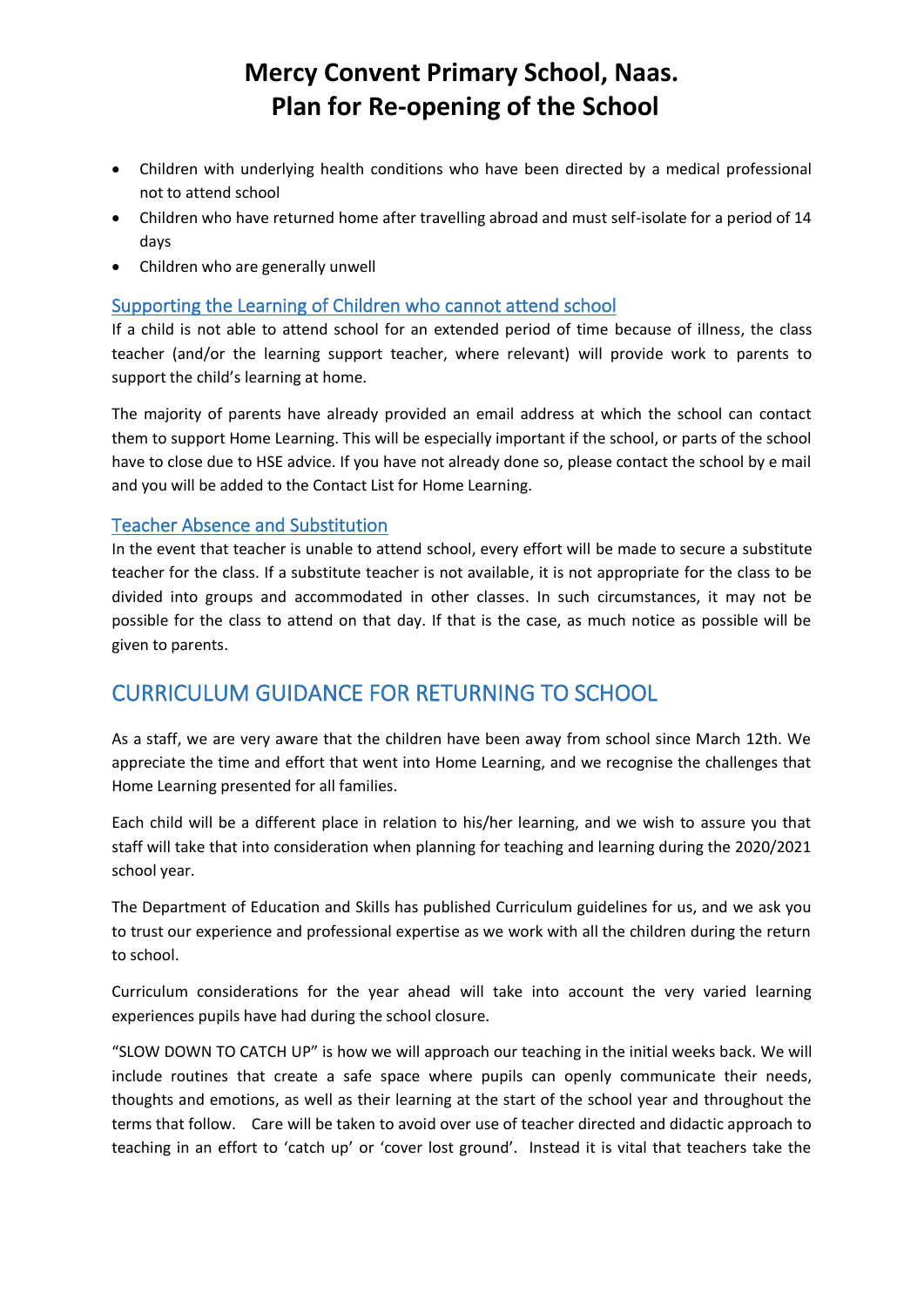time to find out where pupils are at in their learning and how best pupils learning needs can be met in the new school year.

In SPHE, circle time and partner conversations are effective means of allowing pupils talk about the experiences during the pandemic. Play is very much encouraged for the infant classes.

Interaction between **school and home** has never been more vital in supporting children's learning. Establishing and maintaining a two way channel of communications will be critical through the coming period. This is important to reassure parents that teachers understand children will have had different learning experiences during closure. Also it is vital to reassure parents who are anxious about school reopening.

For pupils, SPHE lessons through art, or imaginative play in infants, will allow exploration of the views of pupils about their experiences of the school closure and their feelings about returning to school.

**Language** underpins everything a child does. During the initial weeks of the new school year opportunities to talk and discuss are very important for children so they can articulate their experiences of the pandemic.

The **outdoors environment** also has great potential for learning and should be used to maximum effect.

**Revising and revisiting**: The initial period of settling back is very important to reinforce and consolidate pupils learning from their previous class. Prioritise certain aspects of the curriculum during the initial weeks such as SPHE, PE, language and Maths. Gradually as we build a comprehensive picture of where pupils are at in their learning we can work towards more typical curriculum plans.

#### **Mandatory aspects of SPHE such as Stay Safe and RSE will be taught early in the new school year**

Pupils should also continue to have experiences in SESE and the Arts.

#### SPHE

Each pupil will start or return to school with his/her own experience of the Covid-19 pandemic. The wider physical, mental, emotional and relationship implications of social distancing, lockdown and possibly bereavement may be significant for some pupils.

Particular attention will be given to: The importance of personal hygiene and how to wash hands thoroughly, coughing/sneezing according to the medical guidance, and how and when to wear face coverings/masks. Supporting pupils in managing their feelings, resolving conflicts and coping with uncertainty, as well as new situations brought about by Covid-19 such as loss of a loved one. Revisiting the Stay Safe Programme or RSE. Allowing pupils adequate time to re-connect with one another and to (re)establish relationships with peers. Co-operative games and the incorporation of drama activities such as role play and improvisation can support this process. Providing children with opportunities to talk about and make sense of their new reality.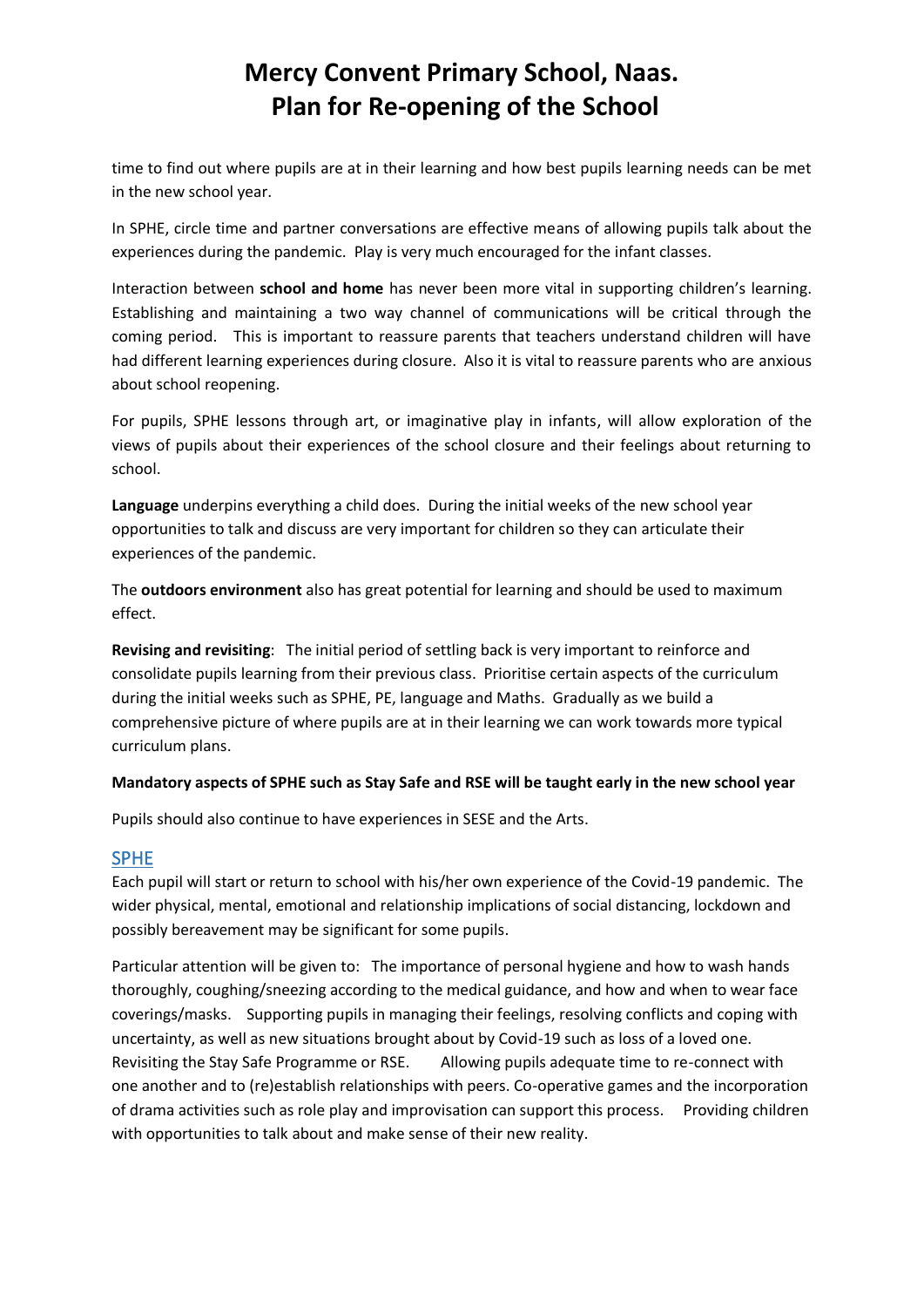### PE

Pupils will have had varying opportunities for movement and physical activity over the past months. As the new school year gets underway, movement and activity through timetabled PE lessons, along with activity throughout the day, will contribute positively to pupils' wellbeing. The use of 'pods', the need for physical distancing, the cleaning and organisation of equipment, and the individual school environment will shape the PE learning experiences in the new school year.

PE will take place outdoors and use of equipment should be confined to the sets that have been distributed to class groupings.

Emphasise strands such as Athletics or outdoor and adventure activities with particular focus on the strand units of running, jumping, throwing and orienteering. 'Games' may also provide suitable learning experiences. Choose learning experiences where pupils can work individually or in small groups (for example, in their pods) with minimal equipment. Promote physical activity and movement of a non-contact nature.

**Uniforms are to be worn to school each day except for those days when your child has PE. Children will be advised of their PE days once we are back in school. We ask that the children change out of their uniforms/ tracksuits as soon as they get home from school.**

#### Language

Language is key to enabling pupils to interact and engage with others, to express their thoughts and feelings, and to share their experiences. A focus on language will therefore be particularly relevant as pupils return to school. Mainstream class teachers and special education teachers should continue to collaboratively plan for the needs of pupils who speak English as an additional language (EAL) and pupils with special educational needs (SEN). These pupils may require an even higher level of support than in previous years as they are helped to settle back into school and make progress in their learning.

#### **Mathematics**

Given the length of time pupils have been out of school and the impact this may have had on their mathematical learning, an emphasis on talk and discussion will be important in enabling pupils to describe their learning or absence of understanding. The use of a range of assessment approaches is advised in order to accurately establish individual pupils' level of understanding of key mathematical concepts and skills. It will be important that topics and concepts taught in a distance learning environment during the school closure period are revised and that pupils' mathematics learning from their previous class is reinforced and consolidated. Topics not taught in the last school year will need to be prioritised.

#### Learning Support

In keeping with our Special Education policy, learning support will be provided by a blended approach of in-class support and withdrawal. The provision of support will be organised to ensure our support teachers will work within the confines of a bubble, where possible.

• Where a support teacher is working alongside a class teacher in a classroom, both teachers must be mindful of maintaining social distance from one another.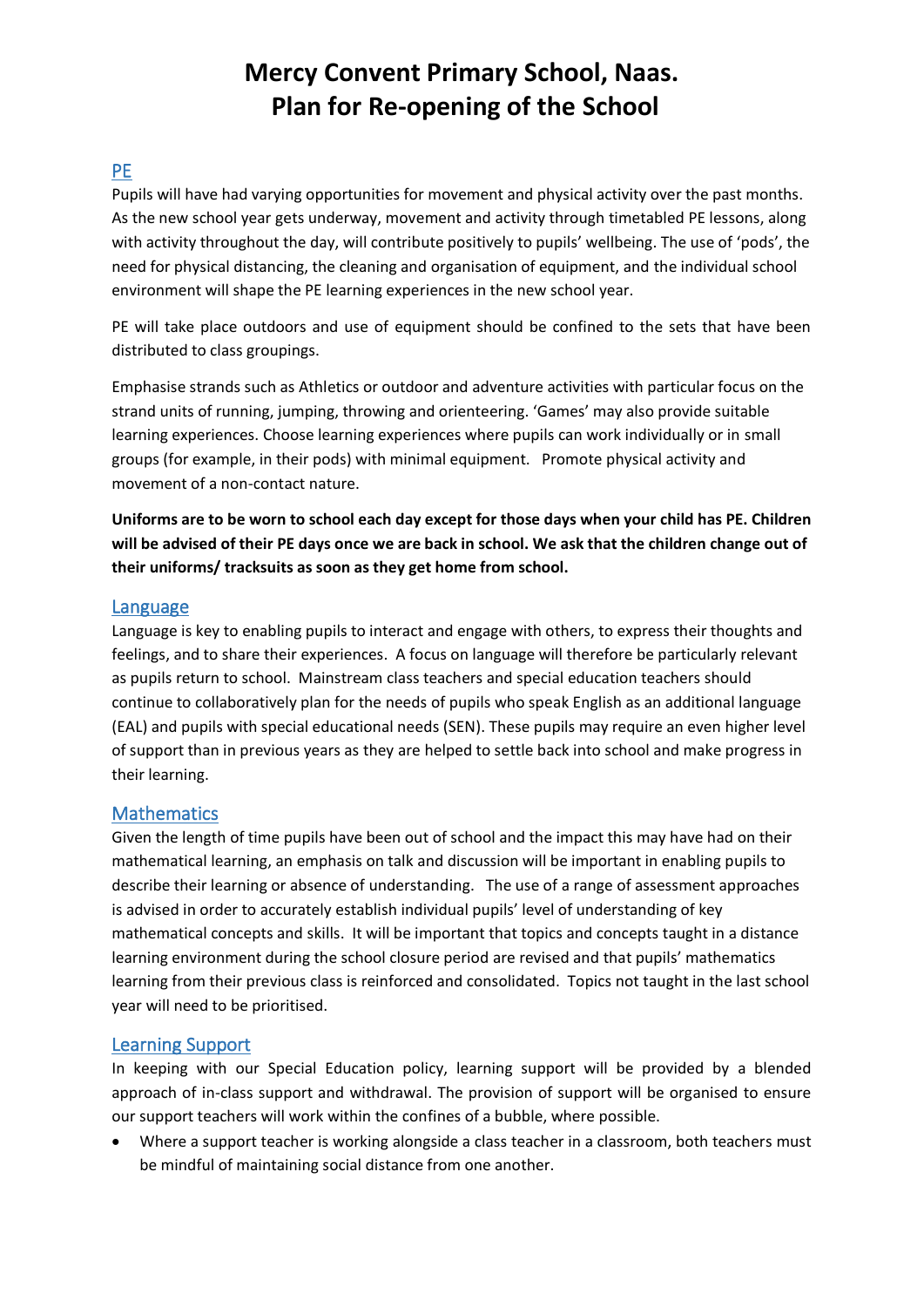- Where children from 3<sup>rd</sup> to 6<sup>th</sup> Class receive support in one of the SET rooms, social distancing of 1 metre will be maintained between each child in the group.
- The tables and chairs in SET rooms will be wiped clean in between different groups attending
- Staff members, (particularly Learning Support Teachers, and SNAs can rotate between areas / classes but his will be minimized where possible. When rotation occurs, agreed sanitising routines will be observed.

Our usual practice is to provide support to pupils based on what is known as the Continuum of Support. This is a tiered system that provides Whole School and Classroom Support for all pupils, additional School Support for some pupils, and School Support plus extra targeted intervention for a few pupils with complex needs.

### Supporting pupils at "very high risk" to COVID-19.

There may be some pupils for whom return to school at the end of August/ early September may not be appropriate because the relevant public health guidelines indicate they are at "very high risk". Overall responsibility for ensuring that such pupils receive appropriate support to engage adequately with learning remains with the school in which they are enrolled. Regular and ongoing communication between school and home will be essential to support the pupil's engagement with their learning and their continuous connection with their classmates and school community.

## Blended Learning

Prior to returning to school, teaching staff will receive in-service (PDST) on the use of ICT as a tool for blended learning in preparation for possible school closures in the future.

#### Extra-curricular Activities

The possibility of facilitating extra-curricular activities will be explored. However, it would not be recommended that children from different bubbles would participate in extra-curricular activities at the same time. Further updates will be provided in September.

#### Wellbeing

We will work on the recommended five principles to support the wellbeing of all our pupils and staff. These are promoting:

- A sense of safety
- A sense of calm
- A sense of belonging and connectedness to school
- A sense of self-efficacy and school-community efficacy
- A sense of hope

Each child is returning to school with a different experience of COVID19 and lockdown and it will be important to support positive interactions and routines for the children and encourage healthy behaviours as we all make sense of this new reality.

Time will be given to children to express their feelings and to share thoughts and opinions.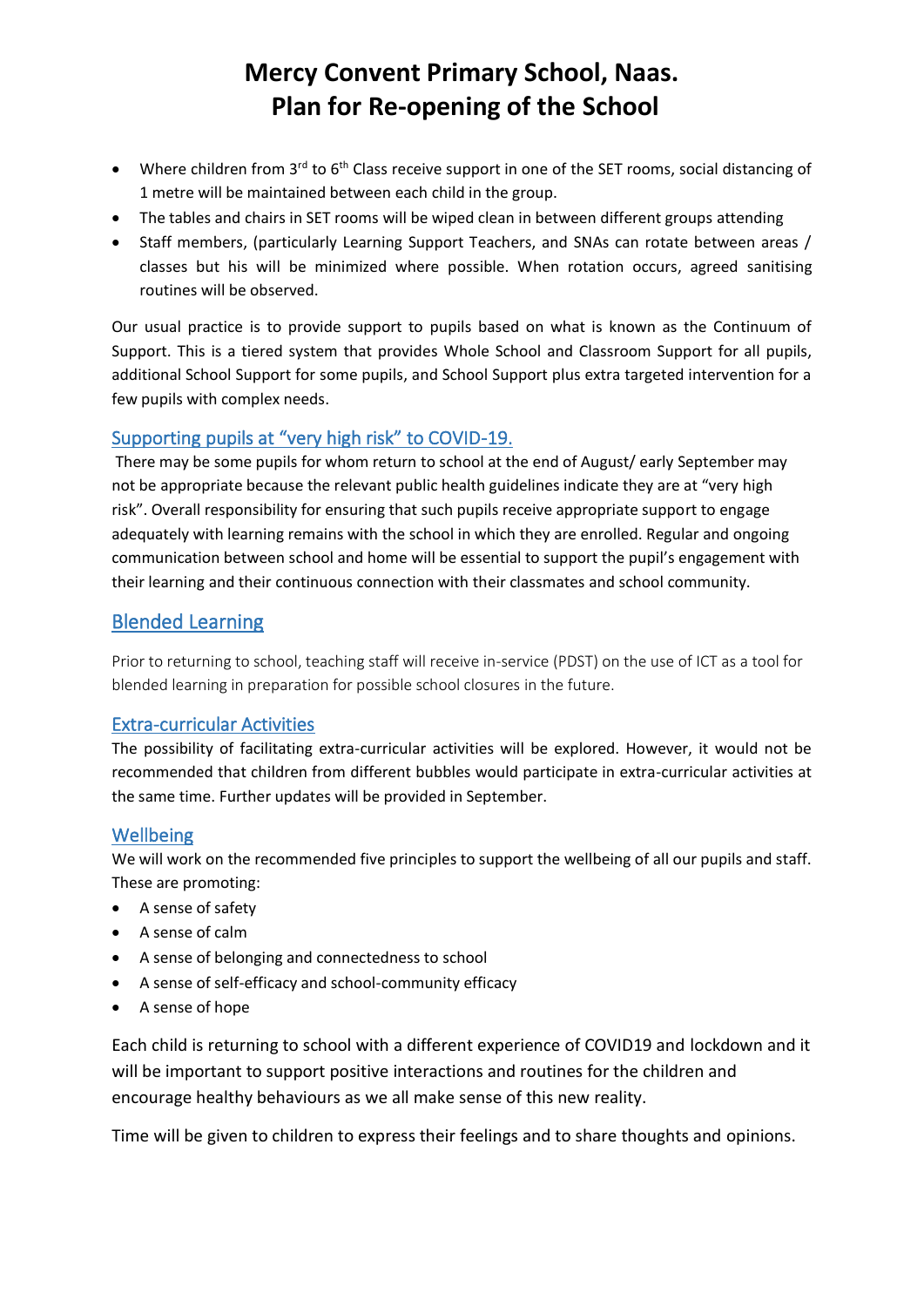To this end SPHE is of particular importance in responding as to how COVID19 has impacted on children in terms of their feeling, thoughts and behaviours. Learning experiences that support children to focus on their strengths, positive attributes and qualities to enable reconnection with the school community will assist in easing the transition back into school.

### *The following strand units may be given particular focus:*

- Self-Identity
- Taking care of my body. (encouraging the children into a routine of hand washing and coughing/sneezing etiquette)
- Growing and changing
- Safety and protection
- My Friends and Family
- Developing Citizenship

Children will be given help with managing feelings, resolving conflicts and coping with uncertainty (which may include the loss of a loved one).

Children will also be given time to reconnect with their peers through cooperative game and drama. They will also be provided with opportunities to talk about experiences during the lock down period.

Pupils' physical education is a central part of their wellbeing and should form a significant component of timetabled programmes upon returning to school.

#### *Emphasis should be put on the following strands:*

- Athletics and outdoor adventure activities with particular focus on the strand of running, jumping, throwing, and orienteering.
- Games are also important, though of a non-contact nature.
- Concentration should be put on aerobic activity.

## The following are some suggestions for our school:

- We ensure that the children can get outside every day for a run around or walk (regardless of weather, therefore we encourage them to bring suitable clothing for the weather)
- The **MOVE WELL MOVE OFTEN** programme is recommended.
- Routines should be in place for hand washing and hygiene etiquette on a regular basis from the first day of school. A check list could be put together to remind children of this routine and this could be displayed in classrooms and around the school.
- Some meditation/quiet time/"pause, notice, breathe", time could be established in each class to keep a sense of calm for all. There are lots of ideas for this on the following site <https://www.pdst.ie/primary/healthwellbeing/distancelearning>
- SPHE will be given more time each week as we are asked to encourage the children to talk about experiences. Children should know that the classroom is a safe place to talk about feelings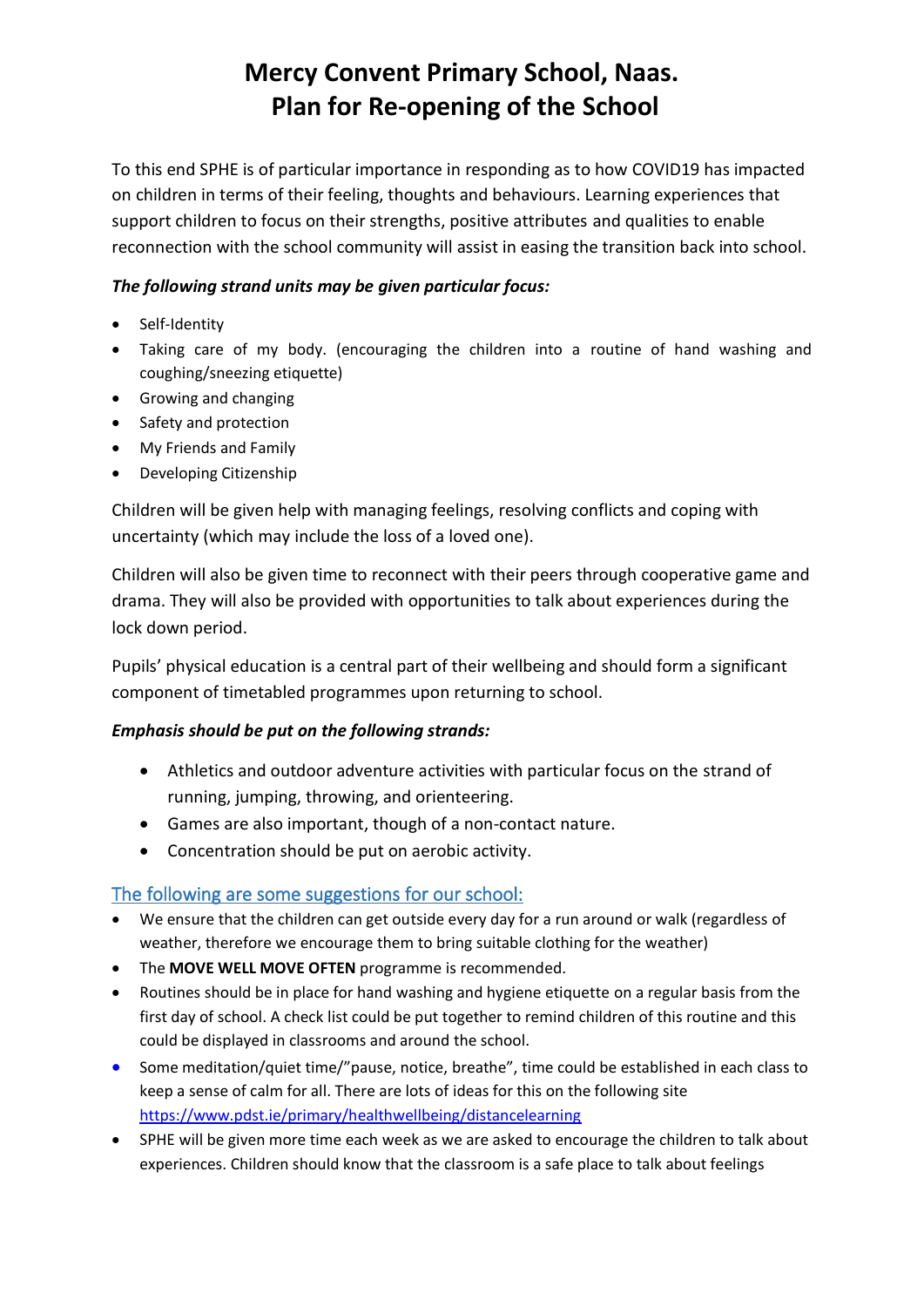- Using circle time is recommended as this would also help to re-establish skills like listening to others, turn taking and concentration.
- It must also be kept in mind that some classes may not have completed the RSE and Stay Safe programmes from last year and this will need to be covered.

The following 3 ideas and many more can be found here: https://www.mentalhealth.org.uk/coronavirus/returning-school-after-lockdown/support-pupilsreturn-to-school

- Creating a piece of art as a whole class or whole school could help build connections and create a sense of belonging. Something simple like a picture made up of individual handprints is easy for pupils of all abilities to access. It can be displayed in the classroom as a physical reminder of the class's joint identity.
- Read Axel Sch[effler's book](https://nosycrowcoronavirus.s3-eu-west-1.amazonaws.com/Coronavirus_ABookForChildren.pdf) about Coronavirus together.
- Discuss some positives that came from the last few months. (increased family time, more exercise, reduced pollution due to less cars being used etc.)

#### Employee Assistance and Wellbeing Programme

Support for school staff wellbeing will be provided by Department Support Services including the PDST and CSL, as well as by the HSE's Health Promotion Team.

An Occupational Health Strategy is in place as a supportive resource for staff in schools. The aim of the Occupational Health Strategy is to promote the health and wellbeing of employees in the workplace, with a strong focus on prevention.

The Occupational Health Strategy comprises the Employee Assistance Service and the Occupational Health Service. The Employee Assistance Service (EAS) is provided by Spectrum Life under the logo of 'Wellbeing Together: Folláinne Le Chéile'.

A free-phone confidential helpline 1800 411 057 is available 24 hours a day, 365 days a year and staff members are encouraged to make use of the service when the need arises.

# COVID 19 PROCEDURES AND ROUTINES IN JUNIOR AND SENIOR INFANT CLASSES

#### Procedures

- Pods: Each class is called a bubble. Within the bubble, children are organised into groups called pods. In the Mercy Convent, the junior and senior infant classes are put into pods, each named a different colour. Within the pod, the children can work independently, in pairs and in groups. However, mixing with another pod is discouraged.
- Toys and resources Our toys are carefully stored in containers and boxes. We clean and sanitise our toys and resources before we allow children in another pod to use them.
- Pouches: In junior and senior infants, each child has a pouch. The junior infant pouch initially includes a glue stick and crayons. Other items may be added over time. The senior infant pouch includes a scissors, a glue stick, crayons, a whiteboard marker, and a pencil.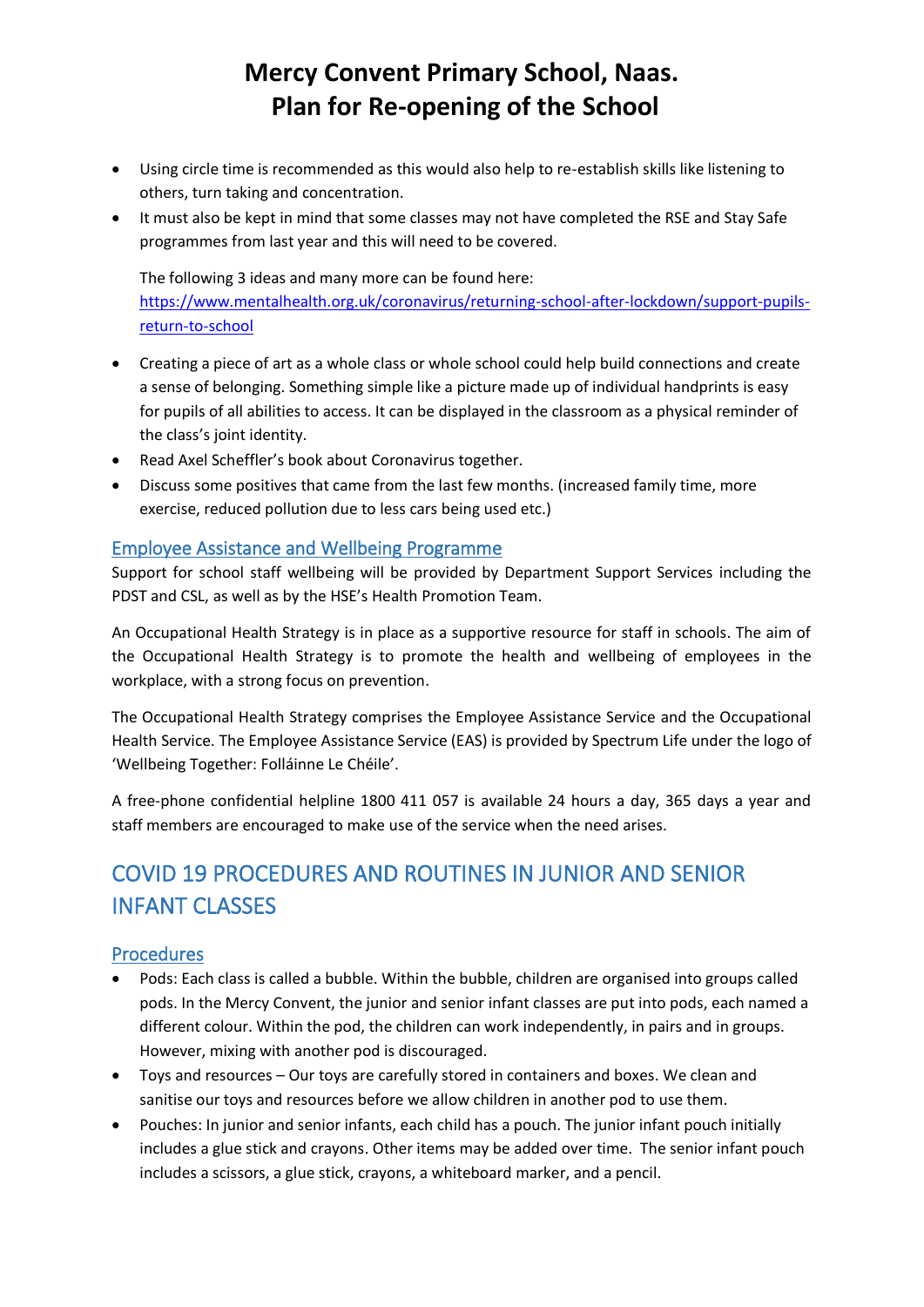- Hand washing: We wash and sanitise our hands at regular intervals during the school day. (see below)
- Hanging up coats: Children enter the classroom and go to their chairs. On teacher's instruction, children hang up their coats, one pod at a time.
- Toilets: Children go to the toilets one at a time. They wash their hands at the sink.
- Children are aware of what to do when they cough or sneeze.
- We encourage children to be able to do things independently open lunchbox and its contents, put on and zip coat, go to the toilet.

### Routines

#### Hand Hygiene

- Children will perform hand hygiene regularly during the school day:
	- $\checkmark$  on arrival at school
	- $\checkmark$  before eating or drinking
	- $\checkmark$  after using the toilet
	- $\checkmark$  after a cough or sneeze
	- $\checkmark$  after playing outdoors
	- $\checkmark$  when hands are physically dirty
- We will spend time teaching the children how to wash and dry their hands correctly.
- We will have regular movement breaks and children understand that they will stay in their pod.

#### Cleaning

- Each classroom will be cleaned daily as per Government /HSE guidelines.
- Resources will be provided for children individually where possible, or shared with their 'pod'. Resources that are shared between 'pods' or classes will be cleaned between use.
- Books, toys and resources will be cleaned regularly or quarantined for 72 hours before being reused.
- Staff will maintain a regular cleaning routine with all of resources and materials that will be used by different pods or classes.

# CLASSROOM MANAGEMENT: PROCEDURES CONSIDERED FOR RETURN TO SCHOOL

#### Physical Distancing:

- The aim of the system within the school is that class groupings mix only with their own class from arrival at school in the morning until departure at the end of the school day. This is called a Class Bubble
- In primary schools a distance of 1m should be maintained between desks or between individual pupils. It is recognised that younger children are unlikely to maintain physical distancing indoors so there is no requirement for children from Junior Infants to Second class to maintain a physical distance within their Class Bubble.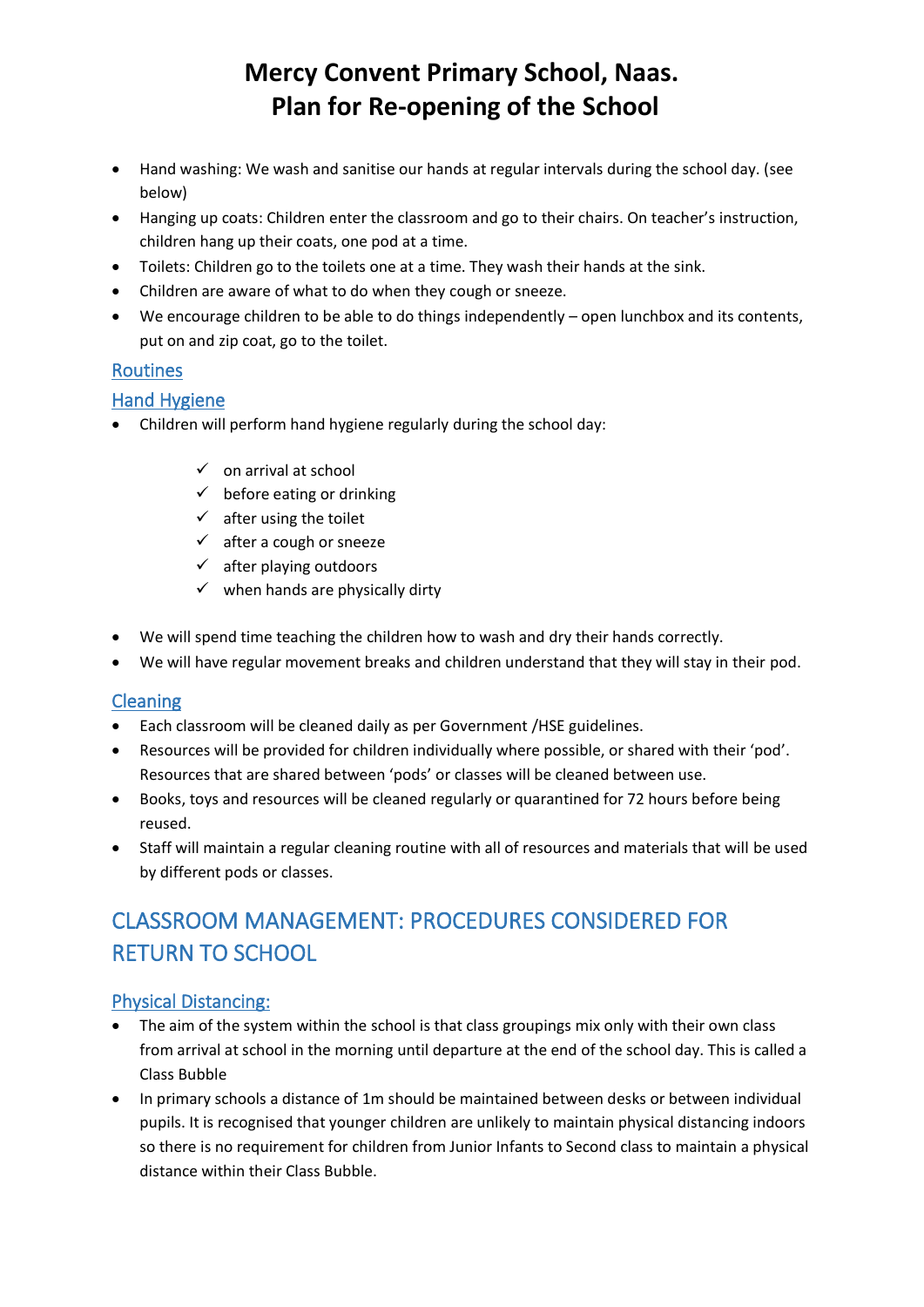- Children form Third Class to Sixth Class will be arranged in Pods (max 6) within their Class Bubble. As far as possible, each Pod will be at least 1 metre distance from the next Pod. All unnecessary furniture has been removed from these classrooms to create as much space as possible.
- Children attending Learning Support will sit in the same pod in class, where possible.
- The teacher's desk should be at least 1 metre and where possible 2 metres away from pupil's desk.
- Children are not required to wear face masks
- For staff, face coverings should not be required if physical distancing is possible and practiced appropriately. The use of a visor as an alternative should be considered where there is a concern regarding prolonged close contact or if physical distancing of 2 m is not possible.

It is recognised that it is not always possible for staff to maintain physical distance from pupils and it is not appropriate that they would always be expected to do so where this could have a detrimental impact on the pupil i.e. if a child sustains an injury and requires first aid.

Where possible staff should maintain a minimum of 1m distance and where possible 2m. They should also take measures to avoid close contact at face to face level such as remaining standing rather than sitting beside/crouching down.

#### Hygiene:

Pupils and staff should perform hand hygiene:

- On arrival at school;
- Before eating or drinking;
- After using the toilet;
- After playing outdoors;
- When their hands are physically dirty;
- When they cough or sneeze. Staff should thoroughly clean and disinfect their work area before and after use each day.

Teachers should remind pupils of the importance of good respiratory measures to limit the spread of the virus:

- avoid touching the face, eyes, nose and mouth
- cover coughs and sneezes with an elbow or a tissue
- dispose of tissues in a covered bin

The toilet door should be kept open with a door stop throughout the day to reduce touch points.

The classroom door handle is also a major touch point and should be cleaned regularly throughout the day.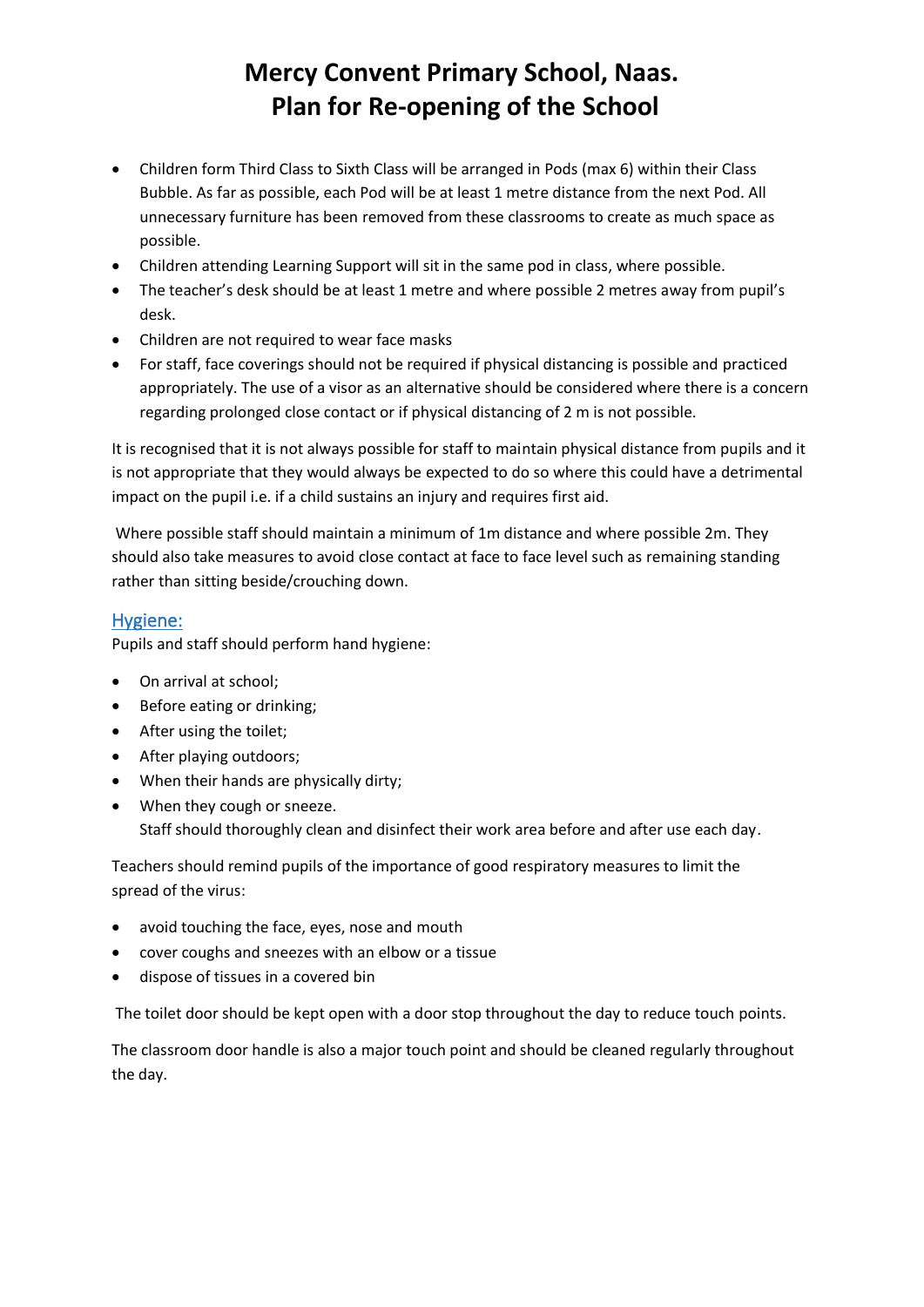## Personal / Shared Equipment:

## Personal Equipment

- In so far as possible, it is requested that children from 1st to 6th Class will bring their own pens, pencils, colours, rubbers, etc., to school in their own pencil case to avoid the sharing of equipment. They should also be asked to have an extra pencil case at home to reduce the amount of crossover between home and school.
- It is further requested that all items have the child's name on them for ease of identification.
- For children in Junior and Senior Infants, the school will provide a pouch or container which will hold each child's pencils, crayons, etc., and which will be labelled with their name.

## Shared Equipment

By necessity, some classroom equipment needs to be shared including equipment used for structured activities and play in Infant classrooms. Cleaning of such shared equipment with wipes or other cleaning products will take place at regular intervals to minimise the risk of the spread of infection.

#### Toys

- All toys should be cleaned on a regular basis for example weekly. This will remove dust and dirt that can harbour germs.
- Toys that are visibly dirty or contaminated with blood or bodily fluids should be taken out of use immediately for cleaning or disposal.
- When purchasing toys choose ones that are easy to clean and disinfect (when necessary).
- If cloth or soft toys are used they should be machine washable.
- Jigsaws, puzzles and toys that young pupils or those with special educational needs may be inclined to put into their mouths should be capable of being washed and disinfected.
- All play equipment should be checked for signs of damage for example breaks or cracks. If they cannot be repaired or cleaned they should be discarded.
- Clean toys and equipment should be stored in a clean container or clean cupboard. The manufacturer's instructions should always be followed.
- At this time soft modelling materials and play dough where used should be for individual use only.

#### Art

Where possible pupils should be encouraged to have their own individual art and equipment supplies.

## **Electronics**

Shared electronic devices such as tablets, touch screens, keyboards should be cleaned between use and consideration could be given to the use of wipeable covers for electronics to facilitate cleaning.

## Musical Equipment/Instruments

To the greatest extent possible, instruments should not be shared between pupils and if sharing is required, the instruments should be cleaned between uses.